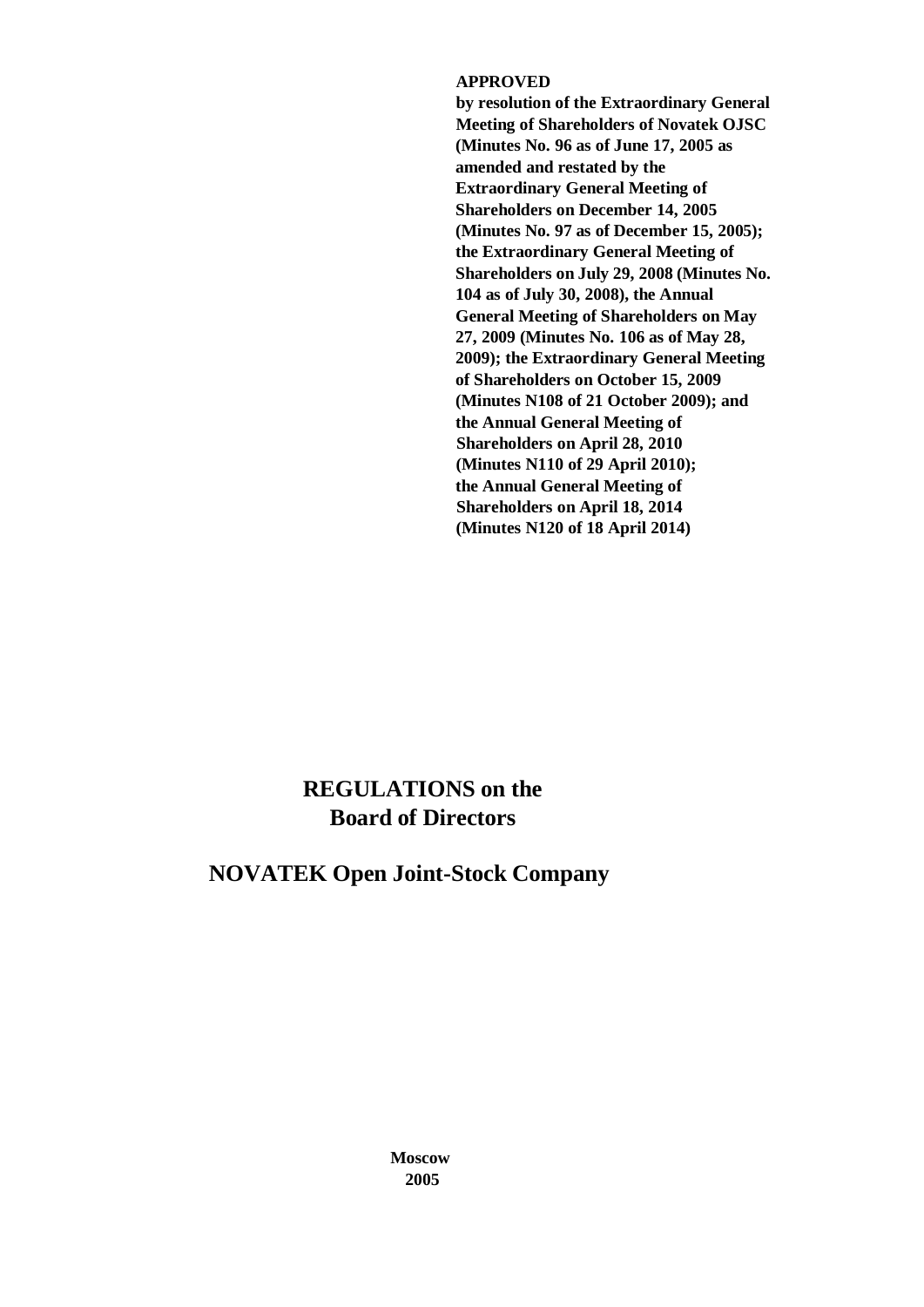#### **1. General Provisions**

1.1. These Regulations on the Board of Directors (hereinafter referred to as the **«Regulations»)**  of NOVATEK Open Joint-Stock Company (hereinafter referred to as the **«Company»)** shall determine the procedure of forming the Company's Board of Directors (hereinafter referred to as the **«Board of Directors»),** the status, number of members, rights, obligations, the work organization procedures of the Board of Directors, liabilities and remuneration to members of the Board of Directors, its interaction with the Company's other management bodies and procedure of early termination of powers of its members.

1.2. In its activity the Board of Directors shall be governed by the Russian Federation laws, the Company's Articles of Association, these Regulations, and internal documents elaborated in compliance with the Russian Federation laws taking into account the provisions of the Corporate Code of Conduct recommended for use by the Central Bank of the Russian Federation.

*(the clause wording approved by the Annual General Meeting of Shareholders on 18 April 2014, Minutes N120 of 18 April 2014).*

#### **2. Powers of the Board of Directors**

2.1. The Board of Directors shall be the Company's management body.

2.2. The Board of Directors shall generally manage the Company's activities, except for resolving the matters referred to the competence of the General Meeting of Shareholders, and supervise the activities of the Company's executive bodies.

2.3. The following matters shall be referred to the competence of the Company's Board of Directors:

1) Defining the Company's development strategy and priority lines of the Company's business;

2) Convening Annual and Extraordinary General Meetings of Shareholders, save the events provided for by Paragraph 8, Article 55 of the Federal Law «On Joint-Stock Companies»;

3) Approving agenda of the General Meeting of Shareholders;

4) Fixing the date of compiling the list of persons entitled to participate in the General Meeting of Shareholders and other matters referred to the competence of the Company's Board of Directors in accordance with the provisions of Chapter VII of the Federal Law «On Joint-Stock Companies» and related to preparation and conduct of the General Meeting of Shareholders;

5) Placing by the Company of additional shares into which the Company's placed preferred shares of a certain type, convertible into ordinary shares or preferred shares of other types, are converted, unless such placement is related to increasing the Company's authorized capital, as well as placing by the Company of bonds and other issuable securities, save for the shares;

*(the sub-clause wording approved by the Annual General Meeting of Shareholders on 18 April 2014, Minutes N120 of 18 April 2014).*

6) Increasing the Company's authorized capital via placement of additional shares within the number and category of authorized shares;

7) Introducing amendments to the Company's Articles of Association as a result of placement of the Company's shares, including amendments related to the increase of authorized capital;

8) Introducing amendments to the Company's Articles of Association due to establishment of new branches and representative offices or their liquidation;

9) Determination of price (monetary value) of assets, offering price or procedure of determining it, as well as issued securities redemption price in the cases provided for by the Federal Law «On Joint Stock Companies»;

*(the sub-clause wording approved by the Annual General Meeting of Shareholders on 18 April 2014, Minutes N120 of 18 April 2014)*

10)Acquisition of shares, bonds or other securities placed by the Company in the cases provided for by the Federal Law «On Joint-Stock Companies»;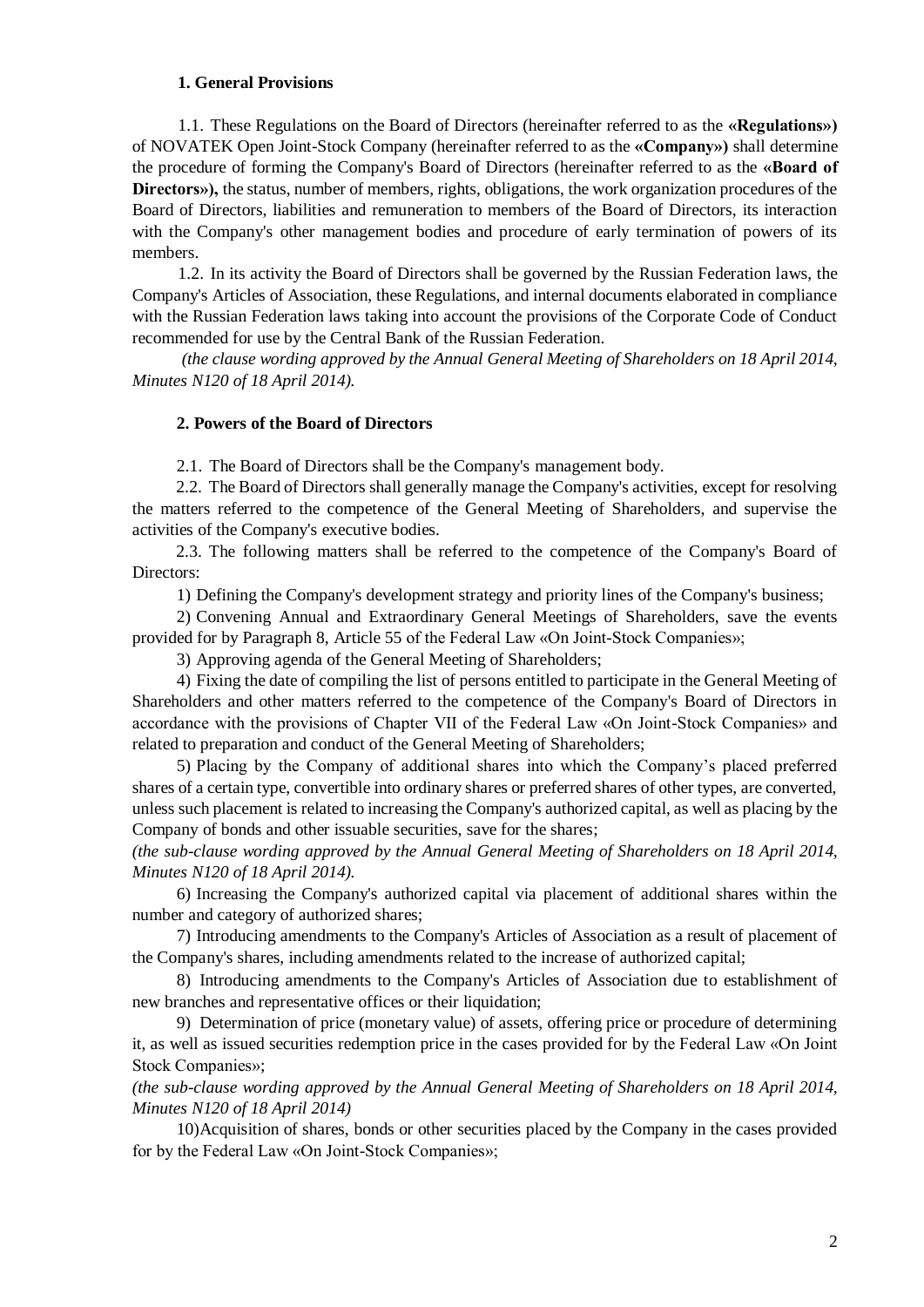11) Forming the Company's collegial executive body (Management Board), including determination (change) of its quantitative composition, election and early termination of powers of its members, save the election of chairman of the collegial executive body (Chairman of the Management Board);

*(the sub-clause wording approved by the Extraordinary General Meeting of Shareholders on 15 October 2009, Minutes N108 of 21 October 2009)*

12) Recommendations on the amount of remuneration and compensations payable to the members of the Company's Revision Commission and determination of the size of remuneration payable for the Auditor's services;

13) Recommendations on the amount of dividend on the shares and its payment procedure;

14) Using the Company's Reserve Fund and other funds;

15) Approval of the Company's internal documents, save the internal documents, which shall be approved by the General Meeting of Shareholders in accordance with the Federal Law «On Joint-Stock Companies», and the Company's other internal documents, which approval is referred by the Articles of Association to the competence of the Company's executive bodies;

16) Establishment and liquidation of branches, opening and closing the Company's representative offices;

17) Approval of major transactions in the cases provided for by Chapter Х of the Federal Law «On Joint-Stock Companies»;

18) Approval of transactions provided for by Chapter XI of the Federal Law «On Joint-Stock Companies»;

19) Approval of the Company's Registrar and the terms and conditions of the contract with such Registrar, renewal and termination of the Contract with it;

20) Approval of the Company's long-term and annual business plans, including investment projects approved under sub-paragraph 21 hereof;

21) Making decisions on new investment projects or expansion of the existing investment projects, including those considered upon approval of the Company's long-term and annual business plans, if the amount of investments exceeds 5 (Five) % of the Company's book value determined based on the Company's accounts as of the last accounts date;

22) Making decisions on acquisition or sale of the Company-owned shares (participation interests) in legal entities, their pledge or creation of any other encumbrances in relation to such shares (participation interests) or consummating any other transactions with such shares (participation interests);

23) Making decisions on acquisition, re-issuance of or refusal from licenses for the right to use subsurface mineral resources, including participation in tenders or auctions in accordance with the Subsoil Use Law;

24) Approval of a transaction or several interrelated transactions on fund raising (including loans, credits, pledge or security) or direct or indirect acquisition, disposal or possibility of disposal by the Company of any assets, if the amount of such financing or the value of such assets makes up 5 (five) to 25 (twenty-five) per cent of the Company's assets book value determined based on the Company's accounting statements as of the last reporting date, excluding transactions concluded in the ordinary course of the Company's business;

*(the sub-clause wording approved by the Annual General Meeting of Shareholders on 18 April 2014, Minutes N120 of 18 April 2014).*

25) Making decisions on filing an application to list the Company's shares and (or) issuable securities of the Company convertible into its shares;

*(a new sub-clause introduced by the Annual General Meeting of Shareholders on 18 April 2014, Minutes N120 of 18 April 2014).*

26) Making decisions on approval of documents pertaining to the issue of additional shares or other issuable securities, including decisions to issue shares or other issuable securities, prospectus for public offering of shares or other issuable securities and reports on results of issuing shares or the Company's other issuable securities;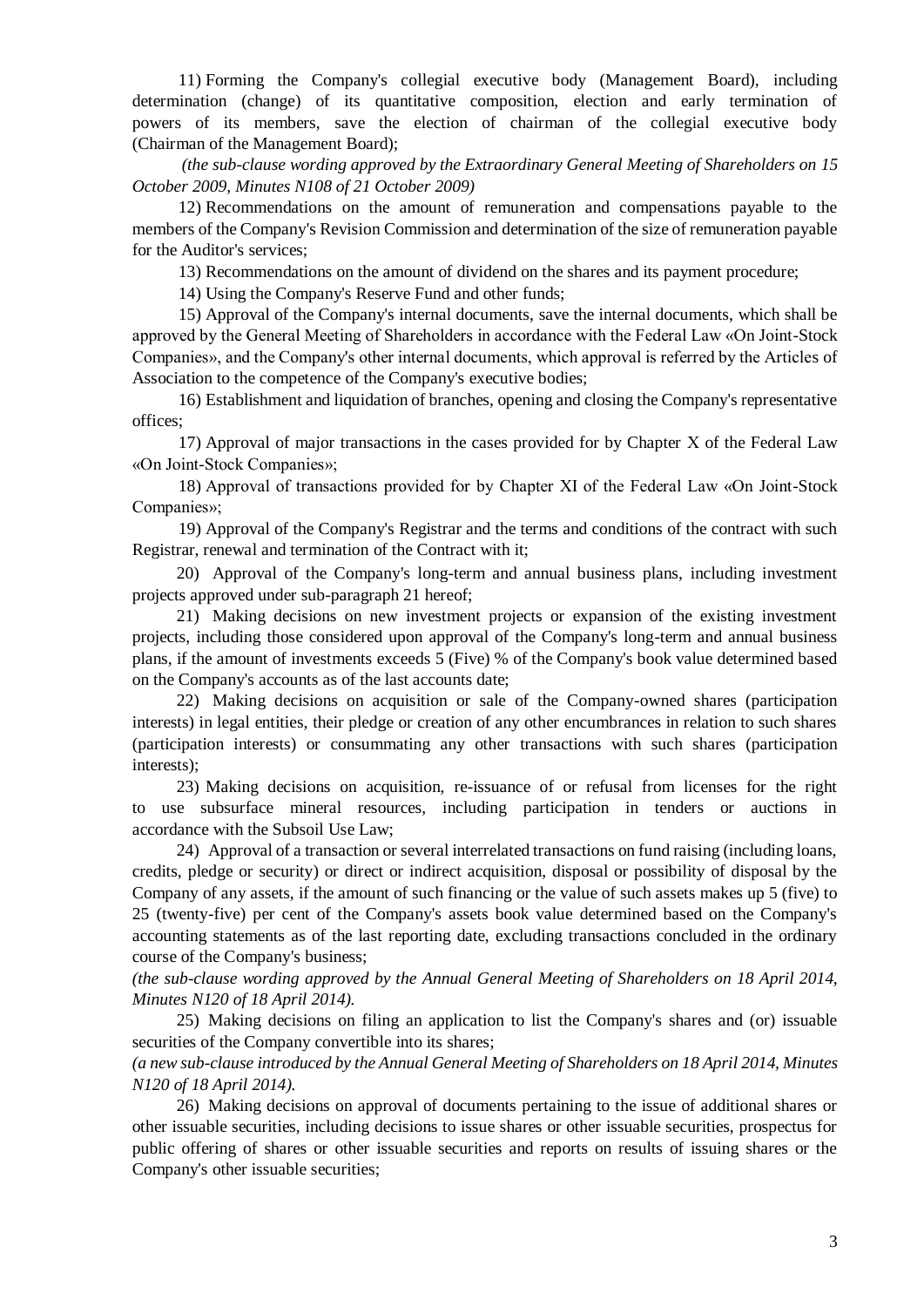27) Approval of a procedure for compiling, approval, adjustment and supervising implementation of the Company's and its subsidiaries' business plans, as well as capital investments made under such business plans;

28) Submission for approval by the general meeting of shareholders of any major transactions, the amount of which exceeds 25% - 50% of the Company's assets book value in the cases provided for by Chapter X of the Federal Law «On Joint-Stock Companies»;

29) Submitting the matters specified in sub-clauses 2, 6, 7, 13-18, 20, 21 of Clause 9.2 of the Company's Articles of Association for approval by the General Meeting of Shareholders.

*(the sub-clause wording approved by the Extraordinary General Meeting of Shareholders on 15 October 2009, Minutes N108 of 21 October 2009)*

30) Other issues provided for by the Federal Law «On Joint-Stock Companies» and the Company's Articles of Association.

The Board of Directors, as advised by the Chairman of the Management Board, shall be entitled to resolve other matters beyond its competence (save for the matters falling within the competence of the General Meeting of Shareholders), when the decisions may have a significant impact on the Company's business."

(a *new paragraph introduced by the Extraordinary General Meeting of Shareholders on 15 October 2009, Minutes N108 of 21 October 2009)*

#### **3. Composition of the Board of Directors**

3.1. The General Meeting of Shareholders shall elect 9 members to the Company's Board of Directors. *(Amended by the Extraordinary General Meeting of Shareholders on July 29, 2008, Minutes No. 104 as of July 30, 2008)*

The General Meeting of Shareholders may change the number of members of the Board of Directors by amending the Company's Articles of Association and these Regulations.

3.2. The General Meeting of Shareholders shall elect members to the Board of Directors by cumulative voting as provided for by the Federal Law «On Joint-Stock Companies» and the Company's Articles of Association, for the period until the next Annual Meeting of Shareholders.

An individual (physical person) only may become a member of the Board of Directors.

3.3. Persons elected to the Board of Directors may be re-elected an unlimited number of

times.

3.4. The Board of Directors shall be headed by its Chairman.

3.5. The members of the Company's collegial executive body may not comprise more than one-forth of the total number of members of the Board of Directors.

3.6. A person exercising the functions of the Company's sole executive body may not simultaneously be a Chairman of the Board of Directors.

3.7. The members of the Board of Directors may not simultaneously exercise functions of the members of the Company's Revision Commission and Counting Commission.

3.8. The members of the Board of Directors shall inform the Board of Directors, the Company's Revision Commission and the Company's Auditor of the following:

- their ownership of the Company's securities, as well as sale and (or) purchase of the Company's securities;

- legal entities, in which they own individually or jointly with their affiliated person (persons) 20 or more per cent of the voting shares;

- legal entities, in which they hold positions on the management bodies;

- approved or expected transactions whereby they may be deemed to be interested parties.

3.9. Not less than one third of the total number of members of the Board of Directors shall be independent directors.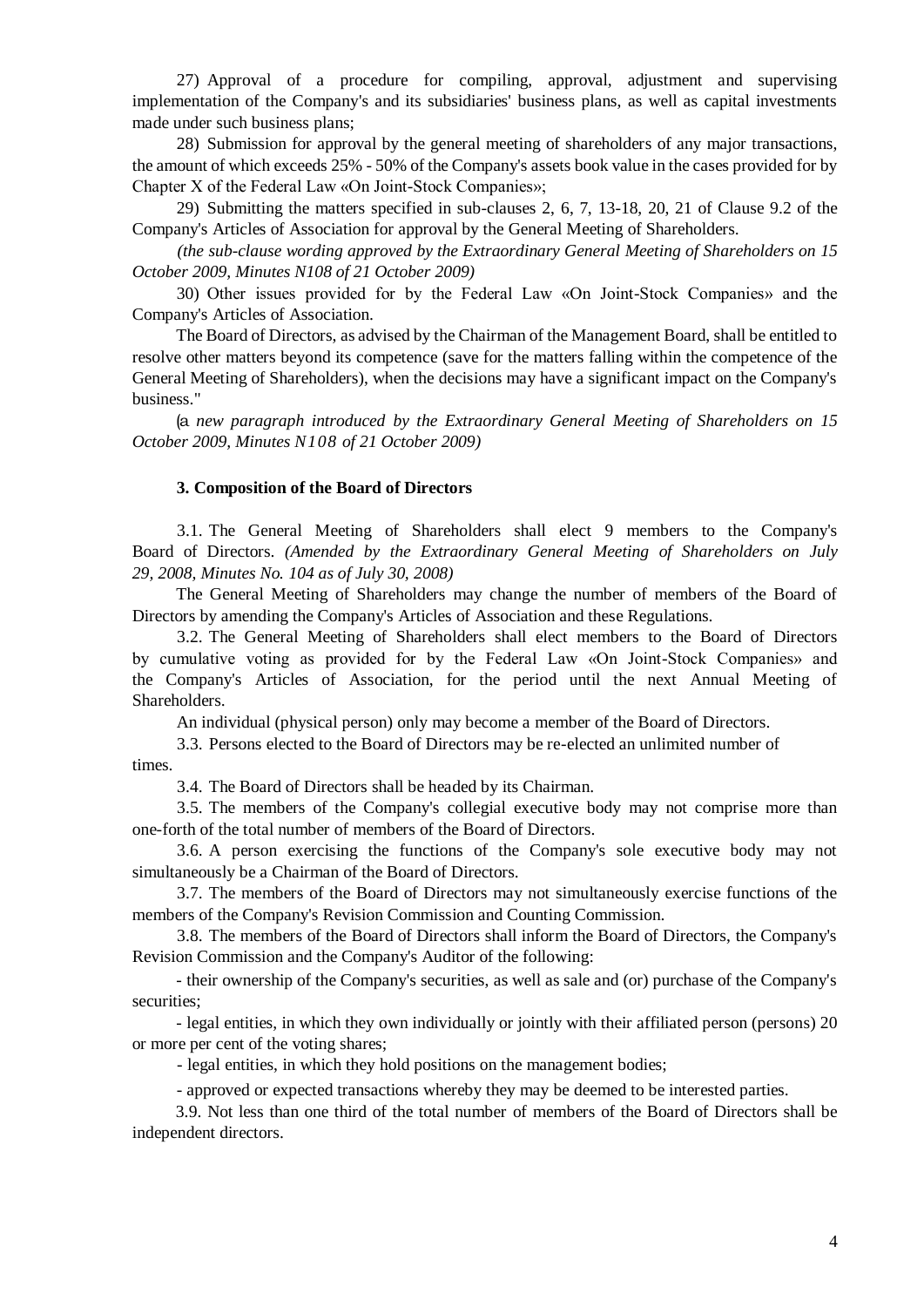For the purpose of this provision, recognized as independent directors shall be the Board of Directors' members who meet the criteria of independence established by the current Listing Rules of ZAO MICEX Stock Exchange.

*(the paragraph wording approved by the Annual General Meeting of Shareholders on 18 April 2014, Minutes N120 of 18 April 2014).*

#### **4. Term of Powers of the Board of Directors**

4.1. The General Meeting of Shareholders shall elect the Board of Directors in accordance with the procedure provided for by the Federal Law «On Joint-Stock Companies» for the period until the next Annual General Meeting of Shareholders.

4.2. The elected Board of Directors shall take office and the current Board of Directors shall step down from office at the time of signing by the Counting Commission of the Minutes on voting results.

4.3. Should the new composition of the Board of Directors not be elected for a particular reason (i.e. all the candidates withdraw their nomination; less than a half of the members of the Board of Directors is elected; elections failed for the reason of not being in quorum for voting purposes, or for any other reasons), such event shall mean the extension of the term of office of the current Board of Directors unless the new members of the Board of Directors are elected (re-elected). In such case, the Company's Board of Directors may only resolve to convene the General Meeting of Shareholders with the sole item on the agenda being the election of the new Board of Directors.

Should the Annual General Meeting of Shareholders not be conducted within the timelines set by Paragraph 1, Article 47 of the Federal Law «On Joint-Stock Companies», the powers of the Board of Directors shall be terminated, save the powers to prepare, convene and conduct the Annual General Meeting of Shareholders.

4.4. In the event of early termination of powers of the members of the Board of Directors, the powers of the newly elected Board of Directors shall remain in effect unless the new members of the Board of Directors are elected (re-elected) at the next coming Annual General Meeting of Shareholders.

4.5. A member of the Board of Directors may at any time voluntarily retire from its responsibilities by giving a prior notice thereof in writing to the other members of the Board of Directors. In this case, the Board of Directors shall convene the General Meeting of Shareholders, which shall early terminate the powers of all the members of the Board of Directors and elect the new composition of the Board of Directors.

#### **5. Procedure and Timelines for Nomination to the Board of Directors**

5.1. The shareholders holding in aggregate not less 2 per cent of the voting shares as of the date of nomination may propose their nominees to the Board of Directors.

5.2. The Shareholders' proposals shall be submitted to the Company not less than 30 calendar days following the end of financial year.

5.3. The Board of Directors may, at its own discretion, include candidates in the list of nominees to the Board of Directors, in case the shareholders do not propose any nominees.

5.4. A number of candidates specified in the list of nominees to the Board of Directors may not exceed the number of members of the Board of Directors provided for by the Company's Articles of Association.

5.5. The proposal on nomination of candidates shall be made in writing and contain the following:

- surname, name and patronymic of each proposed nominee, data of his identity document (series and (or) number of document, date and place of its issue, authority that issued the document), the date of its birth, and, if the nominee is the Company's shareholder, number and category of the shares it holds; *(the paragraph wording approved by the Annual General Meeting of Shareholders on 18 April 2014, Minutes N120 of 18 April 2014).*

- name of the body to which the nominee is proposed;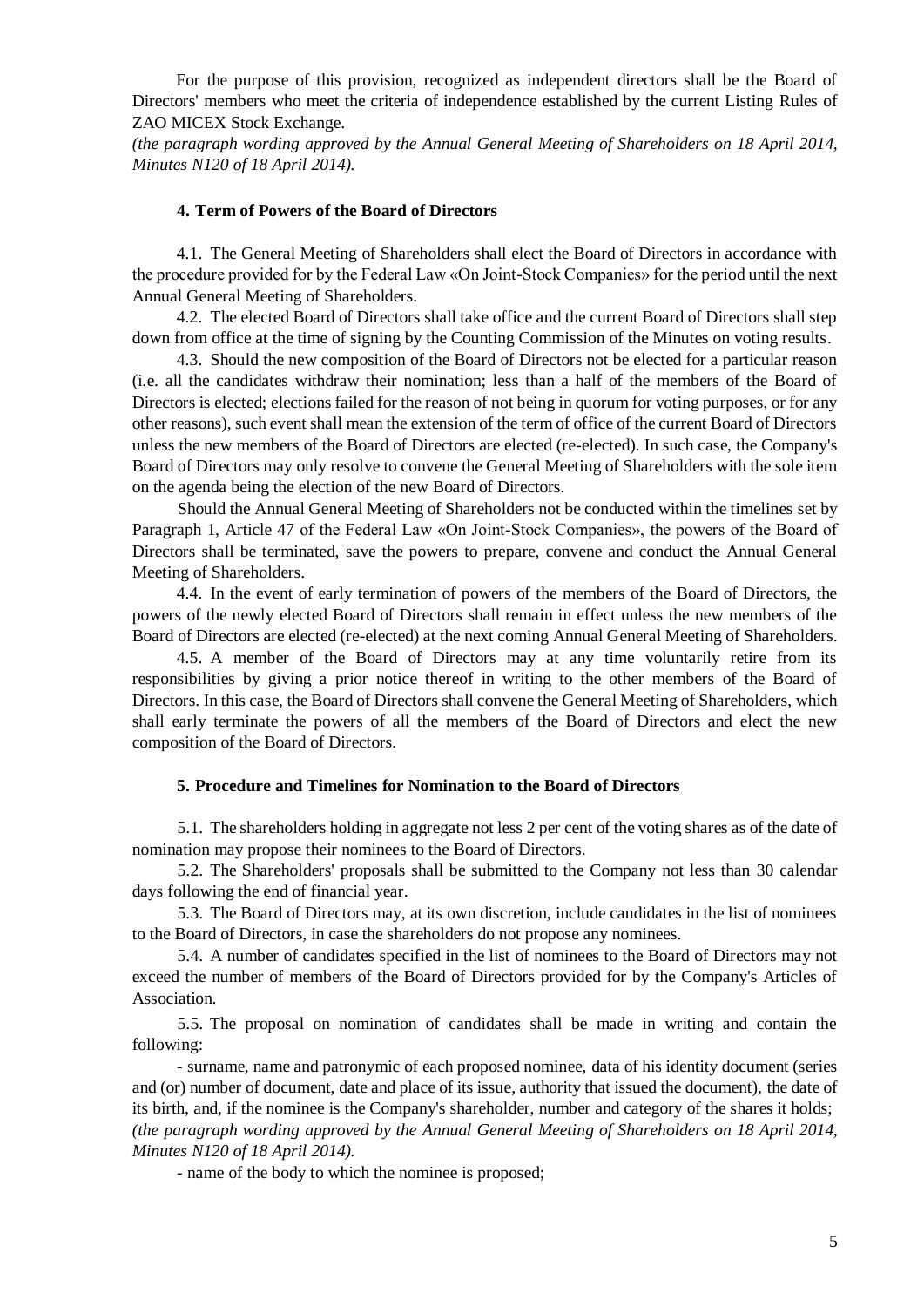- name of shareholders (shareholder) nominating the candidate, number and category of the shares they hold;

- education (institution, qualification);

- places of work and positions held by the nominee over the last 5 years and at the time of nomination, as well as membership in management bodies of other legal entities over the last 5 years and at the time of nomination;

*(the paragraph wording approved by the Annual General Meeting of Shareholders on 18 April 2014, Minutes N120 of 18 April 2014).*

- list of legal entities, in which the nominee holds shares, specifying the number of shares it holds, as well as its share in the authorized capital of such legal entities;

- list of persons affiliated with the nominee and reasons for such affiliation;

- information on affiliation with the Company;

- information about relations between the nominee and the shareholder who proposed this nominee for election to the Board of Directors.

*(a new paragraph introduced by the Annual General Meeting of Shareholders on 18 April 2014, Minutes N120 of 18 April 2014).*

5.6. The proposal on nomination of candidates shall be filed by: registered mail, international courier service or by servicing against signature to a person authorized to receive the Company's correspondence.

5.7. The proposal shall be signed by a shareholder or its authorized persons. If the proposal is signed by the authorized person, the Power of Attorney shall be enclosed.

5.8. The Board of Directors shall consider proposals and resolve to include candidates in the list of nominees for election to the Board of Directors or refuse from including such nominees no later than 5 days following the expiry of the term set by Paragraph 5.2 hereof.

5.9. A decision to refuse from including the proposed candidates in the list of nominees may be passed by the Board of Directors in the cases provided for by Article 53 of the Federal Law «On Joint-Stock Companies».

5.10. A motivated decision of the Board of Directors to refuse from including the proposed candidates in the list of nominees for election to the Board of Directors shall be forwarded to shareholders (shareholder) nominating the candidate no later than 3 days following the date on which such decision is made.

5.11. In the event of early termination of powers of all the members of the Board of Directors, the Board of Directors may only resolve to convene the General Meeting of Shareholders with the sole item on its agenda being the election of new composition of the Board of Directors.

Such resolution shall be passed by the Board of Directors within three business days following the date on which a decision is made to early terminate the powers of the Board of Directors.

The foregoing resolution of the Board of Directors shall set the timelines for nominating candidates to the new composition of the Board of Directors.

5.12. The nominees shall be proposed in accordance with the procedure provided for by the Articles of Association for nominating candidates to the Company's management and supervisory bodies for their election at the Annual General Meeting of Shareholders.

5.13. The shareholders entitled by the Company's Articles of Association to propose nominees to the Company's management and supervisory bodies at the Annual General Meeting of Shareholders may nominate candidates to the Board of Directors.

## **6. Election of the Board of Directors**

6.1. The members of the Board of Directors shall be elected by cumulative voting.

Each voting share shall provide its holder with a number of votes equal to the number of

members of the Board of Directors as provided for by the Company's Articles of Association. The Shareholders, at their discretion, may cast all their votes for one nominee or distribute them among the nominees.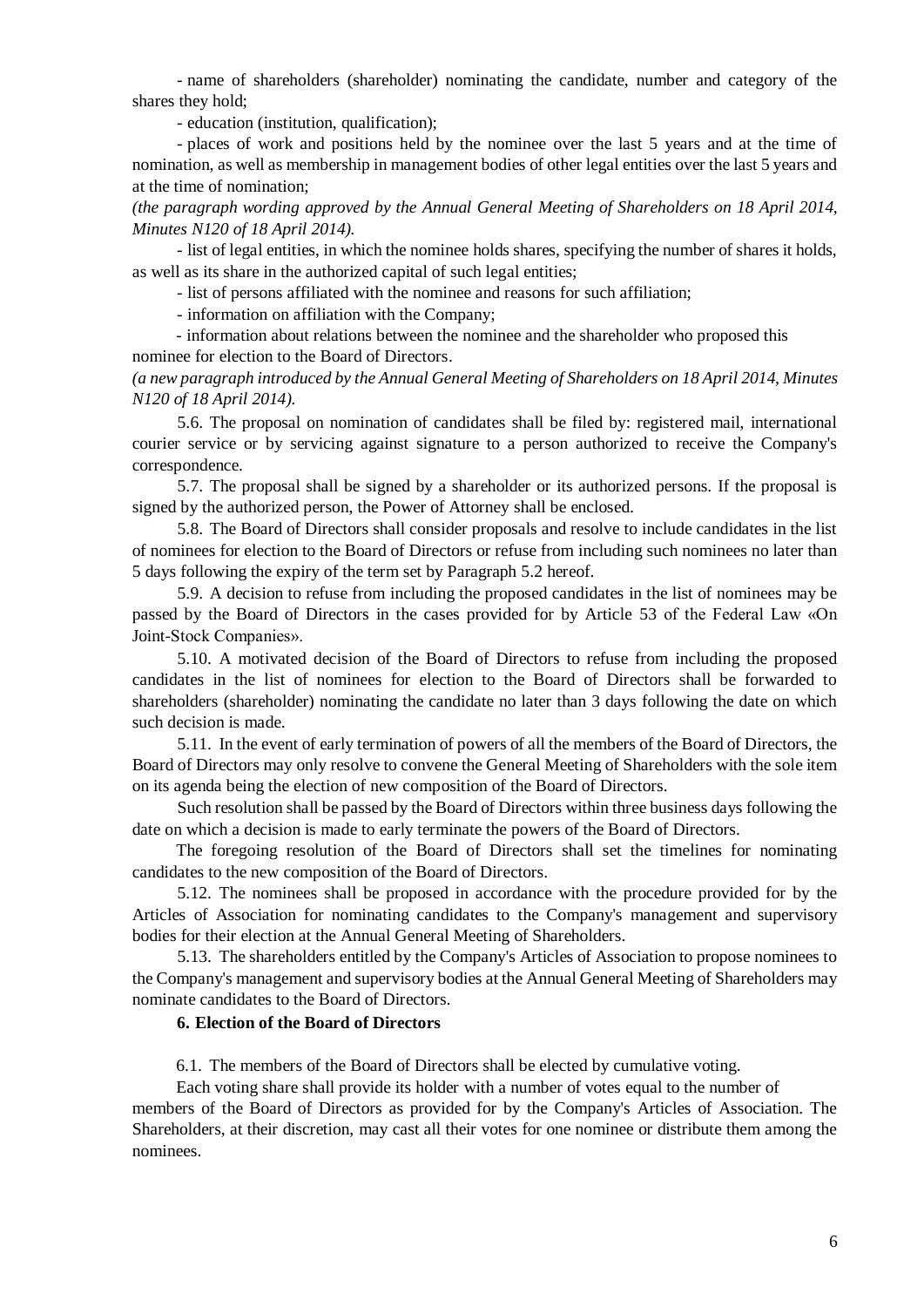6.2. The nominees to the Board of Directors may withdraw their nomination prior to or in the course of voting by filing a written application to the meeting's presidium. The nominees may not be withdrawn by other shareholders.

6.3. Should all the nominees withdraw their nomination, the elections to the Board of Directors shall be deemed null and void.

6.4. The nominees receiving the largest number of votes shall be deemed elected to the Board of Directors.

6.5. To elect members to the Board of Directors, the shareholders shall be provided with the information specified in Paragraph 5.5 hereof.

#### **7. Election of Chairman of the Board of Directors**

7.1. The Chairman of the Board of Directors shall be elected by and from among the members of the Board of Directors by a majority of votes of the total number of members of the Board of Directors at the first Board meeting following the Annual General Meeting of Shareholders.

7.2. The Board of Directors may at any time re-elect its Chairman by a majority of votes of the total number of the Board members.

7.3. The Chairman of the Board of Directors shall:

- arrange the Board of Directors' work by creating conditions for open expression of opinions by the members of the Board of Directors and open discussion of the agenda items;

- convene the meetings of the Board of Directors or organize absentee voting;

- preside at the meetings of the Board of Directors;

- organize taking and signing the Minutes of meetings;

- timely provide the members of the Board of Directors with the information required to work at the meetings and make decisions;

- organize the work on forming the committees of the Board of Directors, nominating members of the Board of Directors to the Committees and coordinate the committees' interaction between themselves and with the Company's other bodies and executive officers;

- preside at the General Meeting of Shareholders;

- organize preparation of annual report on assessment of the Board of Directors performance in order to include it in the Company's annual report.

7.4. In the absence of Chairman of the Board of Directors, its functions shall be performed by one of the members of the Board of Directors on resolution of the Board of Directors passed by a majority of votes of its members attending the meeting.

7.5. To support the activities of the Board of Directors, the Company shall establish a position of the Corporate Secretary. The procedure of appointing the Corporate Secretary and termination of the powers thereof shall be determined by the relevant regulations approved by the Board of Directors.

*(the clause wording approved by the Annual General Meeting of Shareholders on 18 April 2014, Minutes N120 of 18 April 2014)*

#### **8. Meetings of the Board of Directors**

8.1. The Chairman of the Board of Directors shall on its initiative convene the meetings of the Board of Directors as appropriate, but not less than once every two months.

8.2. At the time of making a decision to convene a meeting of the Board of Directors, its Chairman shall determine the following:

- date, time and venue of the meeting;
- agenda of the meeting;
- items put to vote;

- list of information (materials) for the meeting provided to members of the Board of Directors.

8.3. The meeting shall be considered to be in quorum if it is attended by not less than a half of the elected members of the Board of Directors. In determining the quorum and results of voting on the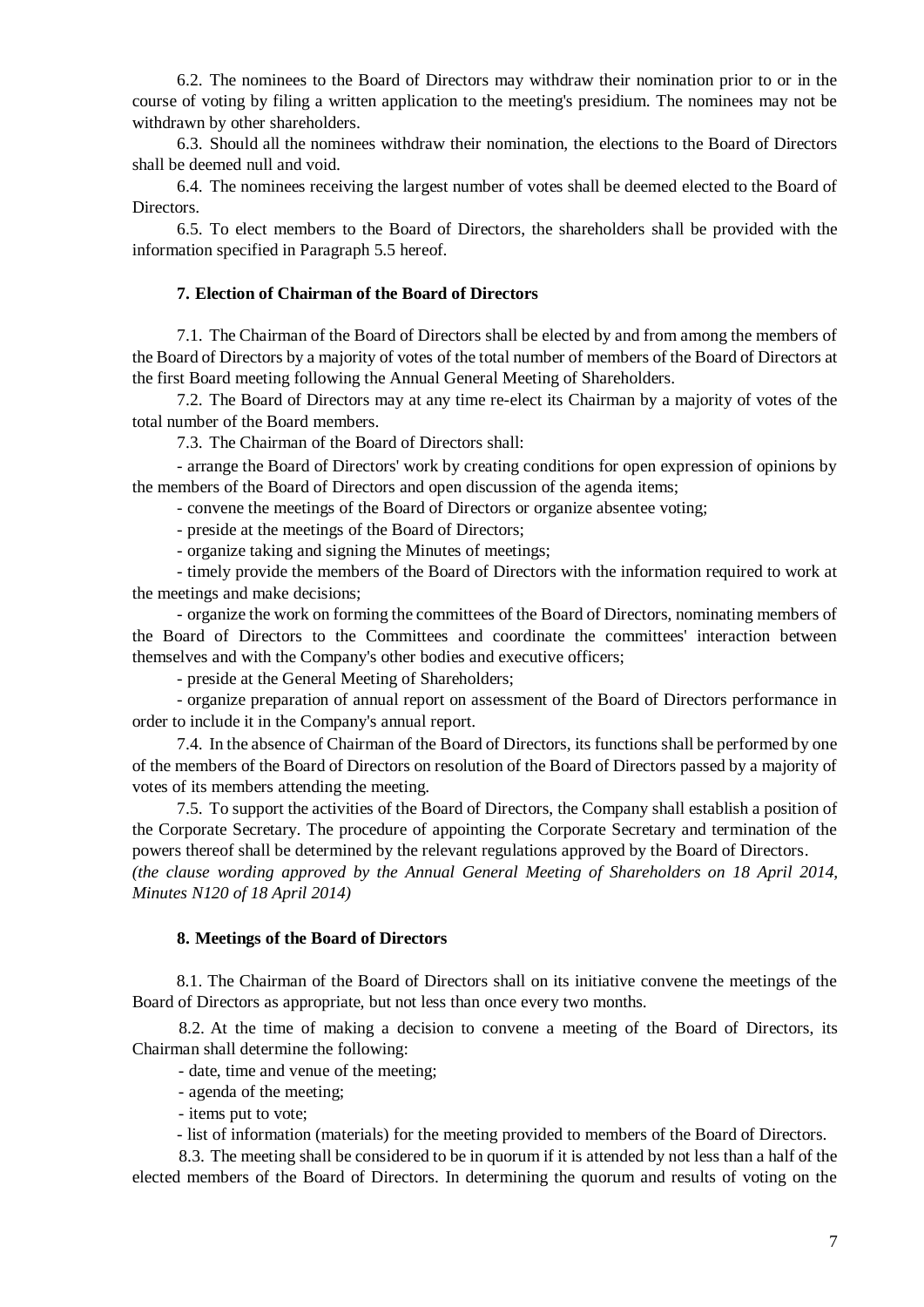agenda items, a written opinion of the absent members of the Board of Directors shall be taken into account.

8.4. In making decisions at the meeting of the Board of Directors, each member of the Board of Directors shall have one vote.

The members of the Board of Directors shall not transfer their votes to other members of the Board of Directors.

8.5. The resolutions of the Board of Directors on the matters specified in sub-paragraphs 1, 5, 6, 9-11, 19, 21-29 of Paragraph 2.3 hereof shall be passed by the Board of Directors, if 8 (Eight) Directors cast their votes for such resolution. *(Amended by the Extraordinary General Meeting of Shareholders on July 29, 2008, Minutes No. 104 as of July 30, 2008)*

The resolutions on any other matters of the Meeting of the Board of Directors shall be passed by a simple majority of votes of the members of the Board of Directors attending the meeting, unless otherwise provided for by the Federal Law «On Joint-Stock Companies».

The resolution on election or re-election of Chairman of the Board of Directors shall be passed by a majority of votes of the total number of the elected members of the Board of Directors.

The resolution on entering into a related party transaction, in the cases provided for by the Company's Articles of Association, shall be passed by a majority of votes of the members of the Board of Directors disinterested in such transaction.

The resolution on the matter specified in Sub-clause 11 of Clause 2.3. in terms of determination (change) of the quantitative composition of the Management Board and election of its members shall be passed by the Board of Directors solely on request of the Chairman of the Management Board." *(A new paragraph introduced by the Extraordinary General Meeting of Shareholders on 15 October 2009, Minutes No. 108 as of 21 October 2009)*

8.6. The resolutions of the Board of Directors may be passed by absentee voting (inquiry of the Board members).

8.7. A resolution to conduct the meeting of the Board of Directors via inquiry of the Board members shall be passed by the Chairman of the Board of Directors or by initiators of the extraordinary meeting.

Such resolution shall approve the following:

- items put to the vote;

- list of information (materials) provided to members of the Board of Directors;

- date of delivering the voting ballots and other information (materials) to the members of the Board of Directors;

- end date for acceptance of the voting ballots (written opinions);

- addresses for acceptance of the voting ballots (written opinions).

8.8. The notification regarding the meeting of the Board of Directors shall be made in writing and delivered to each member of the Board of Directors by electronic means of communication (e-mail, fax) no later than 7 days prior to the date of the meeting of the Board of Directors, unless all the members of the Board of Directors approve a shorter term in writing. The first part of the notification shall contain the date, time and venue of the meeting of the Board of Directors and its agenda specifying in detail the items submitted for the meeting consideration, together with copies of the relevant documents to be approved by the meeting; the second part of the notification shall include: postal address for sending written opinions, end date for acceptance of written opinions, draft resolutions on each agenda item, variants of voting on each item, blank space for the written opinion of the Board member, signature stripe with a reminder to the Board member that such signature is mandatory.

*(The paragraph wording approved by the Extraordinary General Meeting of Shareholders on 15 October 2009, Minutes No. 108 as of 21 October 2009)*

A member of the Board of Directors may send its written opinion by registered mail, courier or fax.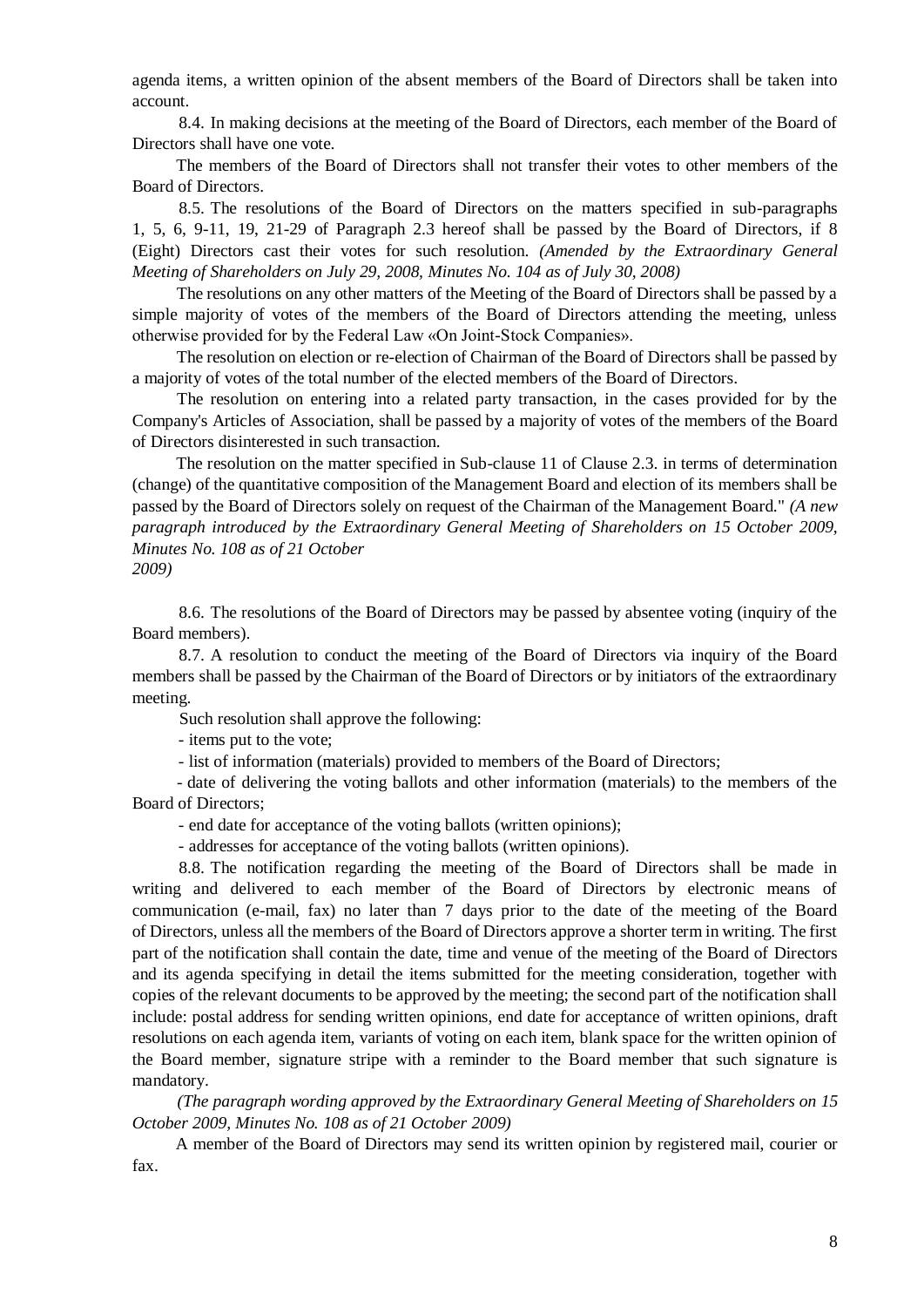The Board of Directors may not consider items not included into the notification regarding the meeting, nor shall they consider the items included therein but not provided with the enclosed copies of the documents to be considered in respect of such items, unless all the members of the Board of Directors unanimously resolve to consider such items at the meeting of the Board of Directors.

8.9. The members of the Board of Directors whose ballots (written opinions) were accepted not later than on the end date for acceptance of the voting ballots shall be deemed to have taken part in the voting.

8.10.As a result of absentee voting, the Corporate Secretary shall draw up the relevant Minutes, which shall be signed by the Chairman of the Board of Directors responsible for the minutes correctness. *(the clause wording approved by the Annual General Meeting of Shareholders on 18 April 2014, Minutes N120 of 18 April 2014)*

8.11. The resolutions passed by the Board meeting conducted in the form of absentee voting, as well as the Minutes of absentee voting results, shall be sent to the members of the Board of Directors on their request in the manner provided for by Paragraph 8.8 hereof not later than 3 calendar days after signing the Minutes of the Board meeting.

8.12. The meeting of the Board of Directors may be convened on request of any of its members, the Revision Commission, the Company's executive bodies or the Company's Auditor.

8.13. Such request shall specify the following:

- initiator of the Meeting;

- draft resolutions on the agenda items; form of the meeting;

- reasons for including proposed items on the agenda;

- address for sending a response to the request. The request

shall be signed by the meeting initiator.

8.14. The request of the meeting initiators shall be served in writing via registered mail sent to the Company's address with a delivery confirmation or shall be filed to the Company's secretariat or via other convenient way (i.e. by mail, cable, or facsimile).

8.15. The Chairman of the Board of Directors shall convene the meeting of the Board of Directors within 7 business days following the request receipt.

8.16. In the event the Chairman unreasonably refuses or is unable to convene the meeting of the Board of Directors, such Meeting may be convened by any member of the Board of Directors.

8.17. The first meeting of the Board of Directors shall be conducted no later than 1 month following its formation.

8.18. The agenda of the first meeting shall contain the following items:

- election of Chairman of the Board of Directors.
- formation of the Committees.
- identification of independent members of the Board of Directors.

## **9. Minutes of the Board of Directors meetings**

9.1. The Corporate Secretary shall take minutes at each meeting of the Board of Directors.

*(the clause wording approved by the Annual General Meeting of Shareholders on 18 April 2014, Minutes N120 of 18 April 2014)*

9.2. The minutes of the meeting shall be drawn up no later than 3 days following its date. The minutes shall contain the following:

- the Company's full corporate name and place of business;
- venue and time of the meeting;
- persons attending the meeting;
- absent members of the Board of Directors who presented their written opinions;
- agenda of the meeting;
- items put to vote and voting results;

- wording of resolutions passed by the Board of Directors on each agenda item.

The minutes of the meeting of the Board of Directors shall be signed by its Chairman who is responsible for the correctness of the minutes, and the by the Corporate Secretary.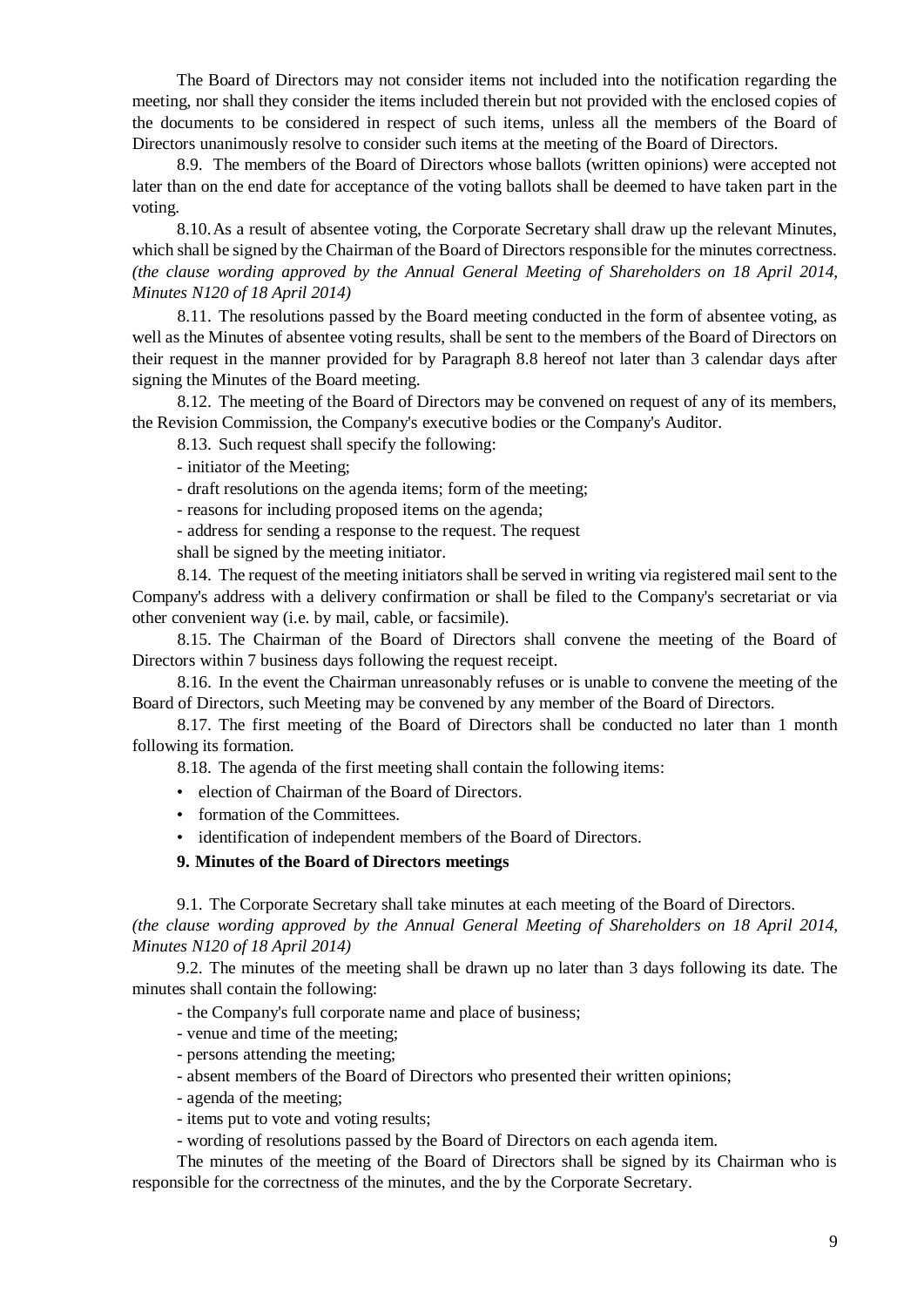*(the clause wording approved by the Annual General Meeting of Shareholders on 18 April 2014, Minutes N120 of 18 April 2014)*

9.3. Written opinions of the members of the Board of Directors shall be enclosed to the Minutes.

9.4. The Company shall provide the minutes of meetings on request of the Revision Commission and the Company's auditor, as well as provide copies of these documents to the shareholders (upon their request) for a fee not exceeding the cost of making such copies.

9.5. The Company shall keep the minutes of meetings of the Board of Directors at the location of its executive body.

## **10. Committees of the Board of Directors**

10.1. The Board of Directors may establish temporary or permanent committees for preliminary study and review of the most important matters within their competence to work out recommendations to the Company's executive body and perform controlling functions more efficiently.

- 10.2. The Board of Directors shall necessarily establish the following Committees:
	- *The Audit Committee, whose main functions will include:*
	- а) control of integrity, accuracy and credibility of the Company's financial statements;
	- b) control of reliability and efficiency of functioning of the risk management and internal control system;
	- c) ensuring independence and objectivity in performing the functions of internal and external audit;
	- d) control of efficiency of the whistle-blowing system of reporting the potential events of unfair actions of the Company' employees (including the unfair use of insider or confidential information) and third parties, as well as other violations in the Company's activities, and control of implementation of measures adopted by the Company's executive management as a part of such system.
	- *The Remuneration and Nomination Committee, whose main functions will include:*
	- а) development and periodic revisions of the Company's policy on remuneration of the Board of Directors' members, members of the Company's executive body and the sole executive body, supervision of its introduction and implementation;
	- b) preliminary assessment of operation of the Company's executive body and the sole executive body based on year-end results in accordance with the Company's remuneration policy;
	- c) development of the terms and conditions of early cancellation of labor contracts with the members of the Company's executive body and the Company's sole executive body;
	- d) development of recommendations for the Board of Directors as related to determination of the amount of remuneration and principles of awarding the Company's Corporate Secretary;
	- e) annual assessment of efficiency of operation of the Board of Directors and its members, determining priority areas for strengthening the Board of Directors;
	- f) elaboration of recommendations for shareholders with regard to voting during the elections of candidates to the Board of Directors;
	- g) planning of personnel appointments, taking into account, inter alia, the continuity of activity, members of the executive body and the sole executive body, elaboration of recommendations for the Board of Directors with regard to candidates for the position of the Corporate Secretary, members of the Company's executive body.»
	- *The Strategy Committee, whose main functions will include:*
	- а) identification of strategic objectives of the Company's activities, control of the Company's strategy implementation, elaboration of recommendations for the Board of Directors as related to correction of the existing strategy of the Company's development:
	- b) development of priority areas of the Company's activities;
	- c) elaboration of recommendations for the Company's dividend policy:
	- d) assessment of efficiency of the long-term performance of the Company;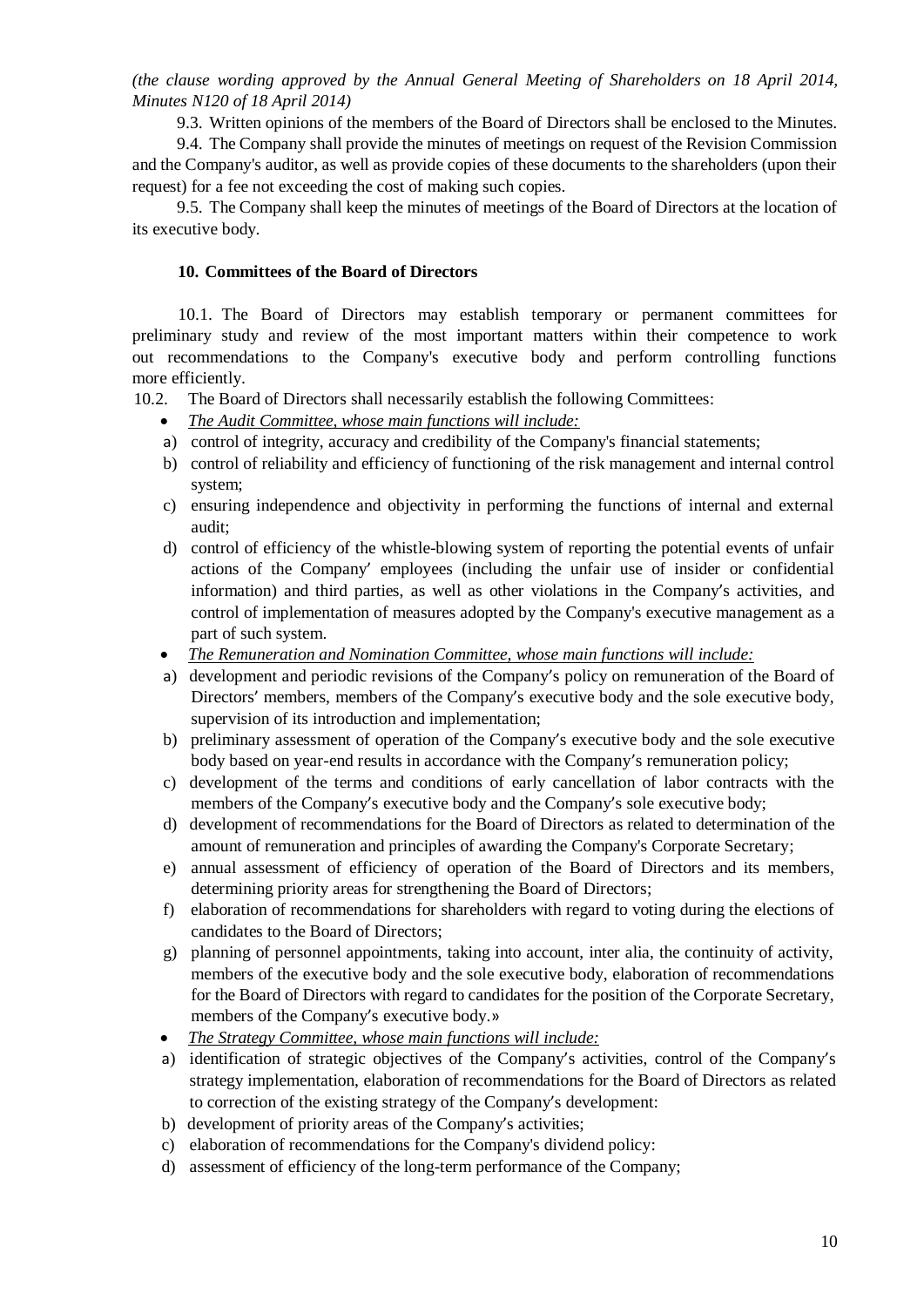- e) preliminary review and elaboration of recommendations concerning the Company's participation in other organizations (including direct and indirect acquisition and alienation of interest in the authorized capitals of organizations, encumbrances of shares, interests);
- f) assessment of voluntary and mandatory proposals to acquire the Company's securities;
- g) examination of the financial model and the model of cost estimation of the Company's business and its business segments;
- h) review of the issues of re-organization and winding-up of the Company and its controlled entities.

*(the clause wording approved by the Annual General Meeting of Shareholders on 18 April 2014, Minutes N120 of 18 April 2014)*

10.3. The Committees may consist only of the members of the Board of Directors.

10.4. The members of the Board of Directors may not be represented on more than 3 Committees.

10.5. The experts and specialists may work for the Committees within the framework of the Committees' budgets approved by the Board of Directors.

10.6. The Committees' regular meetings shall be convened by the Committee's Chairman, while extraordinary meetings shall be convened on request of the Board of Directors and on initiative of the Chairman of the Company's Management Board.

10.7. The results of the matters consideration by the Committee shall be recorded in the minutes signed by the Committee's chairman or by the Committee's member presiding at the meeting and responsible for the minutes correctness.

10.8. Any proposals elaborated by the Committees shall be deemed recommendations that shall be submitted for consideration of the Board of Directors.

10. 9. The Company may establish other Committees in the course of its business activity.

10.10. The Committees shall carry out their activity pursuant to the Regulations approved by the Board of Directors.

*(the section ceased to be in force and effect by resolution of the Annual General Meeting of Shareholders on 18 April 2014, Minutes N120 of 18 April 2014)*

## **12. Obligations and Liabilities of the Members of the Board of Directors**

12.1. In exercising their rights and fulfilling their obligations the members of the Board of Directors shall:

- Act reasonably and in good faith to the benefit of the Company and take reasonable and prudent decisions based on the available information thoroughly studied;

- Participate in the meetings and work of the Committees to which they have been elected;

- Give prior notices to the Board of Directors regarding their inability to attend the meeting;

12.2. Comply with the following regulations and requirements concerning the conflict of interests:

- immediately inform the Chairman of the Board of Directors in writing of any personal, commercial or other interest (direct or indirect) in any transactions, agreements or projects related to the Company, including any intentions to consummate transactions with the Company's or its subsidiaries' (associated companies) securities and disclose information on any transactions it consummates in the prescribed manner.

- disclose no confidential, insider or any other non-public information which became known to the members of the Board of Directors in connection with performance of their relevant duties and use it to their own benefit or to the benefit of any third parties, both during the period of acting in the capacity as members the Board of Directors and within 3 years after finishing their work in the Company.

- comply with any regulations or procedures provided for by the Company's internal documents and related to the Company's security system and confidential information integrity.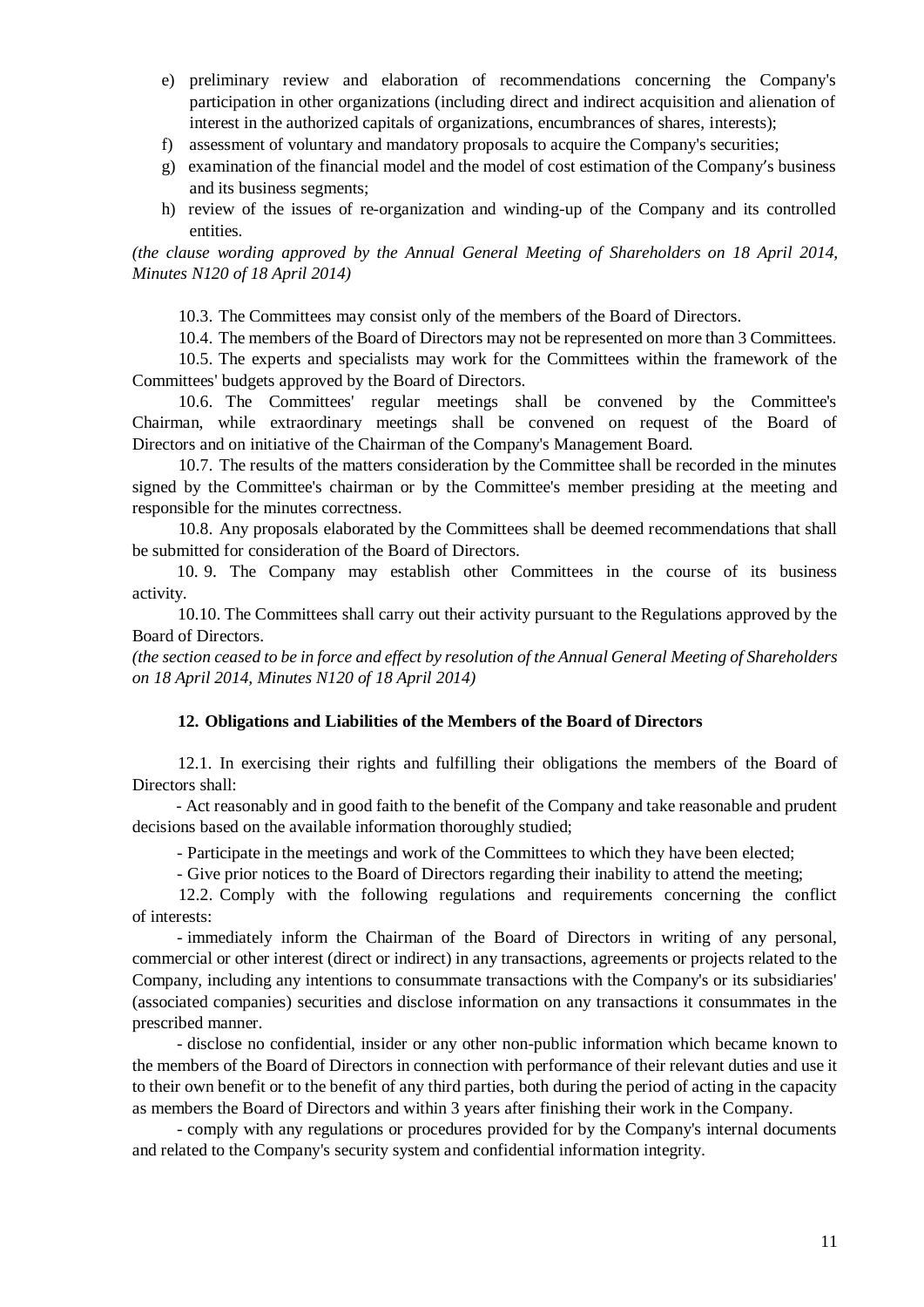12.3. Timely provide the Board of Directors with complete and accurate information regarding the Company's business and financial standing.

12.4. The independent directors shall refrain from any actions, which may result in the loss of their independence. Should the change of circumstances cause the loss of independence by a director, such director shall within 3 days inform the Board of Directors thereof in writing.

12.5. The members of the Board of Directors shall be liable to the Company for any losses caused to the Company through their faulty actions (or omission), unless other basis and scope of liability are established by the Federal Laws.

The members of the Board of Directors voting against the resolution, which entailed losses to the Company or abstained from voting shall be released from liability.

12.6. In determining the basis and scope of liability, the members of the Board of Directors shall take into account the general business practices and other relevant circumstances.

12.7. Should several members of the Board of Directors be liable in accordance with Paragraph 12.5 of this Article, they shall be jointly liable to the Company.

12.8. Should the Company's insolvency (bankruptcy) be caused by the persons who are authorized to give instructions mandatory to the Company or may otherwise determine its activities, such persons shall bear secondary liability for obligations of the Company in the event of insufficiency of the Company's assets.

12.9. The Company's insolvency shall be deemed to have been caused by the persons who are entitled to give instructions mandatory for the Company or may otherwise influence its activities only, if in exercising their right to give mandatory instructions or influence the Company's activities, such persons had advance knowledge that such actions would result in the Company's insolvency.

12.10. The Company shall procure liability insurance for the members of the Board of Directors, guarantee limitation of their liability and indemnify them for the losses suffered in the course of discharging their duties as members of the Board of Directors. *(A new paragraph introduced by the Extraordinary General Meeting of Shareholders on December 14, 2005, Minutes No. 97 as of December 15, 2005)*

## **13. Remuneration and compensations payable to the members of the Board of Directors**

13.1 During the period of exercising their duties the members of the Board of Directors shall be paid a remuneration and receive compensation of any expenses related to performance of their functions as members of the Board of Directors as decided by the general meeting of shareholders. *(amended wording approved by the Annual General Meeting of Shareholders on April 28, 2010, Minutes No. 110 as of April 29, 2010)*

13.2. The size of remuneration to the members of the Board of Directors and its payment procedure shall be determined by the Regulation on Remuneration and Compensations Payable to Members of NOVATEK's Board of Directors approved by the General Meeting of Shareholders. *(amended wording approved by the Annual General Meeting of Shareholders on April 28, 2010, Minutes No. 110 as of April 29, 2010)*

## **14. Procedure for Approval and Amendment of the Regulations on the Board of Directors**

14.1. These Regulations shall be approved by the General Meeting of Shareholders. A resolution regarding its approval shall be passed by a majority of votes of shareholders holding the voting shares, which grant the right to vote on any matters within the competence of the General Meeting of Shareholders.

14.2. Any proposals to amend these Regulations or adopt their new edition shall be made in the manner provided for by the Articles of Association for introducing proposals on the agenda of the Annual or Extraordinary General Meeting of Shareholders.